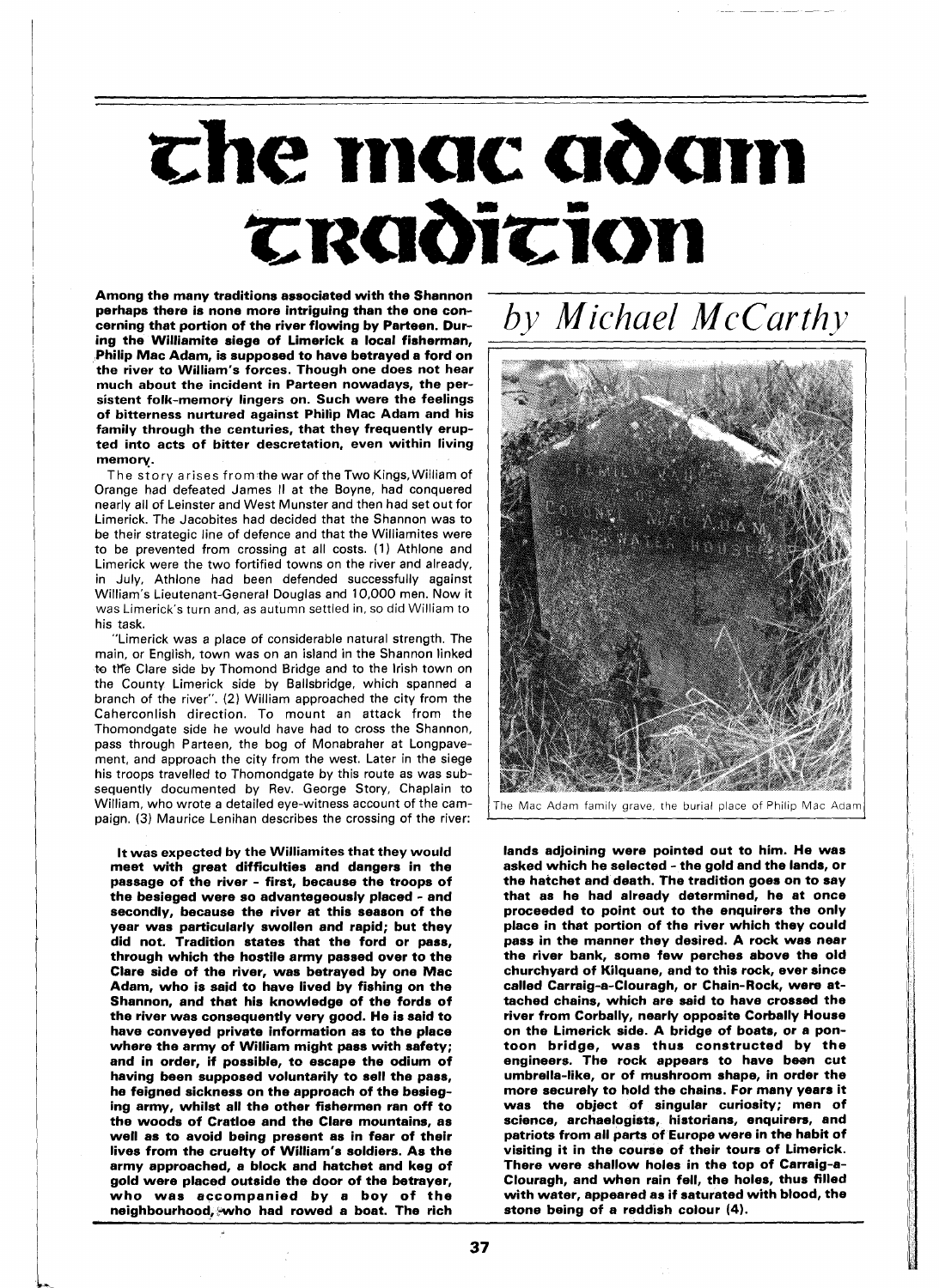Unfortunately, Carraig-a-Clouragh or Carraig na Slabhraighe ss it was known to some, has nearly disappeared since Lenihan's time. About 1840, Captain Hamilton Jackson, the landlord prior to the late R. Holmes, on whose property the rock stood, blasted it with explosives. His attempt to destroy it failed. Discussoins took place at one time to put the historic rock together again but nothing came of them. The opening of the Shannon Scheme in 1929 altered the face of the river considerably by syphoning off a tremendous volume of water which lowered the level of the water. Subsequently, the fragmented Carraig-a-Clouragh became partly submerged in sediment and rushes.

The crossing was made by the Williamites at a point about 400 yards below Athlunkard Bridge, which was not to be built for another 40 years. To the old Abbey fishermen this part of the river was called Callagh Beolain or Carraig for short. (5) It was known as an "enuire" i.e. a stretch of river which was allocated to a crew of four men by lottery, to fish for 24 hours. Between Doonass and the city there were 12 enuires, each one being subdivided into draws. Every enuire and draw had its own name. The relevant draw on the Limerick shore was Soughmor (others called it Corneed), and those on the Clare side were Glassa Crubeen and Lugnafearna. (6) The Corbally Mill dam, built in 1844, marked the lower part of these draws.

An interesting question in relation to the crossing is why the Williamites chose to cross at this point? A short distance downstream stood the largest stone weir in the country at the time spanning 500 yards of river. The Parteen Lax Weir with its piers made of stones encased in wood and its stronghold would seem to have been a much more suitable crossing point, particularly if tin boats or copper pontoons were to be used.

Perhaps the presence of the 2,500 cavalry under Sarsfield on the Meelick and Cratloe side of the city was sufficient deterrent to the Williamites moving too far downstream. **(7)**  Besides, the butchery of the former occupants of the castle during the Cromwelliam campaign 40 years before may have made the soldiery of 1690 more stout in their defence of the fort. In fact, Story in his account referred to the subsequent surrender of the garrison in September 1691. (8) At any rate, the Williamites decided to cross at Carraig na Slabhraighe and not at the Lax Weir nor at Lanarone island further upstream, as they were to do on the following year. (9)

Philip MacAdam was reputed to have been a fisherman. Needless to say, his knowledge of the river would have been expert, particularly where one considers the system of draws which the fishermen used for allocating the various stretches of river. The lottery method ensured that fishermen moved about the river and got to know the various pools, weirs and fords. Interestingly enough, there is another tradition that during the siege the fishermen were granted a pass to enter and leave the city to carry on their trade, and that a medal was struck to commemorate the occasion.(10) One could legitimately surmise that if MacAdam, a fisherman, did betray the ford to the Williamites, special privileges could have been granted to the fishermen as a body. It is reported though that at a public inquiry held in the city courthouse in 1935, mention was made of a metal pass issued to the fishermen by the Williamites during the siege and that it had been tendered and taken as security in Clohessy's Bar in exchange for porter.(11).

The MacAdams lived in Blackwater House, about two miles distant from Carraig-a-Clouragh. The exact date of when they received title to their estate is a crucial point in the tradition. Lenihan, in his account, intimated that Philip received the lands from the Williamites for services rendered. White in his **History** of Clare boldly stated that Philip MacAdam "received, after the surrender of Limerick, to which he so materially contributed, a grant of land along the riverside".(12) White, however, does not offer any evidence in support of his statement. Descendents of Philip MacAdam denied the truth of the tradition that William bestowed the lands on their forebear for his co-operation during the siege. In fact, Lenihan noted that Major Thomas Stannard MacAdam showed him documents which established that his ancestors were in possession of the lands some years prior to the siege, that they rented them from the Earl of Thomond, and that they did not obtain them by any act of treachery.(13) Major MacAdam was a county magistrate for Clare at the time.(14) It has been suggested that the documents shown to Lenihan in 1865 were spurious, and carefully counterfeited to counteract the suggestion of treachery.

The claim of Major MacAdam that his family owned the lands before the siege is corroborated by Burke in his **Landed Gentry(1886),** who stated that Philip MacAdam purchased the estate of Blackwater, Co. Clare, from James Craven, Esq., in 1684.(15) However, against that, it must be said that all other a

tŀ N  $\ddot{}$  $\mathsf{C}$ a  $\mathbf{v}$  $\mathsf{r}$ d  $\mathbf{e}$ fi  $\overline{a}$ E C B n  $\mathbf{r}$ N C  $\mathcal{C}$ 

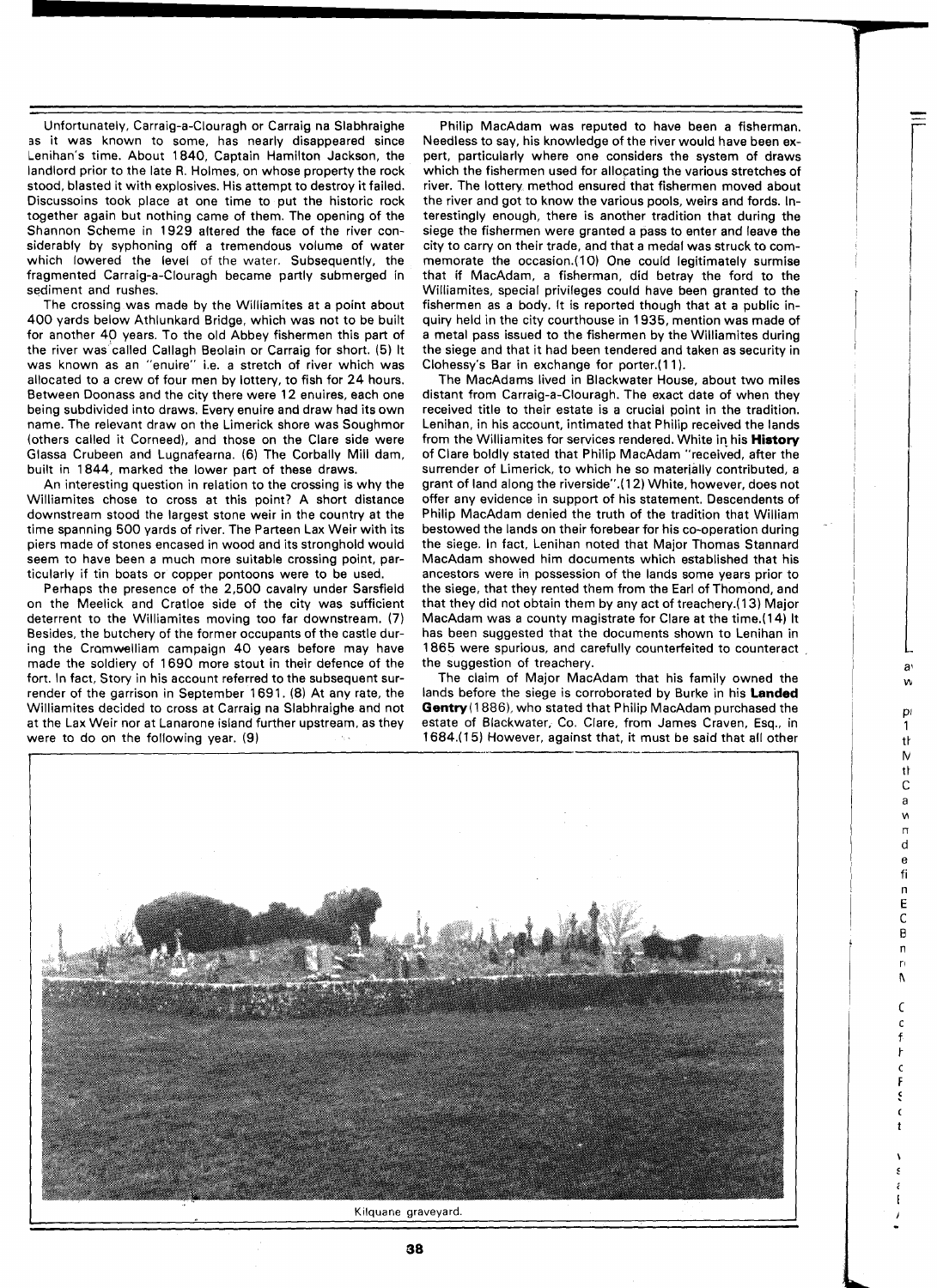

The Lax Weir, with St. Patrick's Church, Parteen, in the background

available evidence would seem to indicate that the MacAdams were not landowners in Clare before 1690.

The Down Survey (1654) puts the Earl of Thomond as proprietor of the area occupied by the Blackwater estate in 1641.(16) The **Census of Ireland** (1659) has Tho's Foote as the titulado in the townland, with no mention of MacAdam.(17) Many of the property owners in Clare acquired their titles through the Acts of Settlement and Explanation in the reign of Charles II. However, there is no record of the MacAdam family acquiring a title under these Acts from 1666-'84.(18) Neither were they included in the grants of land made under the Commission of Grace, 1684-'88.(19) In 1712 the Earl of Thomond decided to sell a great portion of the Thomond property. "The earl, having no direct issue, and being probably in monetary difficulties, sold on fee-farm titles, under a special Act of Parliament, considerable portions of the O'Brien territory, of which English feudal laws made him sole owner, at the cost of the Clan".(20) It is recorded that the Earl made leases for ever of Ballykeelaun (where Blackwater estate was located) to Alderman Craven of Limerick, and to Thomas MacAdam at the yearly rent of E70.(21) This is the same Craven from whom, Major MacAdam claimed, his ancestors bought the estate in 1684.

The estate, containing 82 acres, was taken over by the Land Commission on March 1, 1935, and subsequently divided. The company of solicitors who handled the transfer of the property for the then owner, Mrs. Mary MacAdam of the Isle of Wight, has moved offices since 1935 and many of their old files, including the MacAdam file, were jettisoned in the move. The Registry of Deeds offices have little information on the estate. So, while there are certain indicators as to when the family came into possession of the lands, one cannot say definitively that it was before or after 1690.

It has been said that the MacAdams of Blackwater House were related to Lieutenant-Colonel John MacAdam who was shot during the siege of Bunratty in 1646.(22) If this was so, and it is a possibility which must be considered, then maybe the Blackwater family could claim title to the estate through him. Available evidence, however, does not support this hypothesis.

Lieutenant-Colonel MacAdam, a fine officer and military strategist by all accounts, had come to lreland from Scotland with the Scotch army in 1642.(23) He commanded the Parliamentarian defence of Bunratty Castle against the Confederates and gallantly withstood their army until his accidental death which, according to most historians, was the main cause of the castle's capitulation. However, in 1646 when the Committee of the Admiralty and Navy were being moved to defend the coasts of lreland from pirate ships, a directive was included to the effect that "A pass was to be issued to ensign John Plummer to return via Cork, Youghal or Kinsale, to Bunratty. He had brought letters from Col. MacAdam, Governor of that place".(24) However, there is no reference in any relevant source to Lieutenant-Colonel MacAdam receiving property in Clare during the 17th Century.

Other MacAdams, possibly related to Lieutenant-Colonel John MacAdam and therefore to the Blackwater family, were the three officers of the "49".(25) They served in lreland before June 1649 and received grants of property in lieu of cash payment. While they were granted land and other properties in Drogheda, Dublin, Limerick and Cork, they received nothing in Clare.(26).

An interesting feature of the name MacAdam was its relationship to the MacGregor clan of Scotland. In 1603 an Act of Parliament proscribed the name of MacGregor because of the clan's lawlessness.(27) In fact, the name was to be abolished under pain of death. Gregor MacGregor, second son of the Chief, and Captain of the Clan, fled to the South country but was captured and executed in Edinburgh. His son, Adam, took the Act of Parliament more seriously than his father did and changed his name, calling himself Adam MacAdam.(28) It is from him that the MacAdams of Blackwater House claimed descent.(29) As verification of this lineage, the family coat-ofarms, which was granted to Col. Thomas Stannard MacAdam in 1856 by Letters Patent, was changed in 19 13 by his son Capt., Philip MacAdam to incorporate the arms of the MacGregor clan.(30)

It seems that the vexed question as to the precise date of ti-